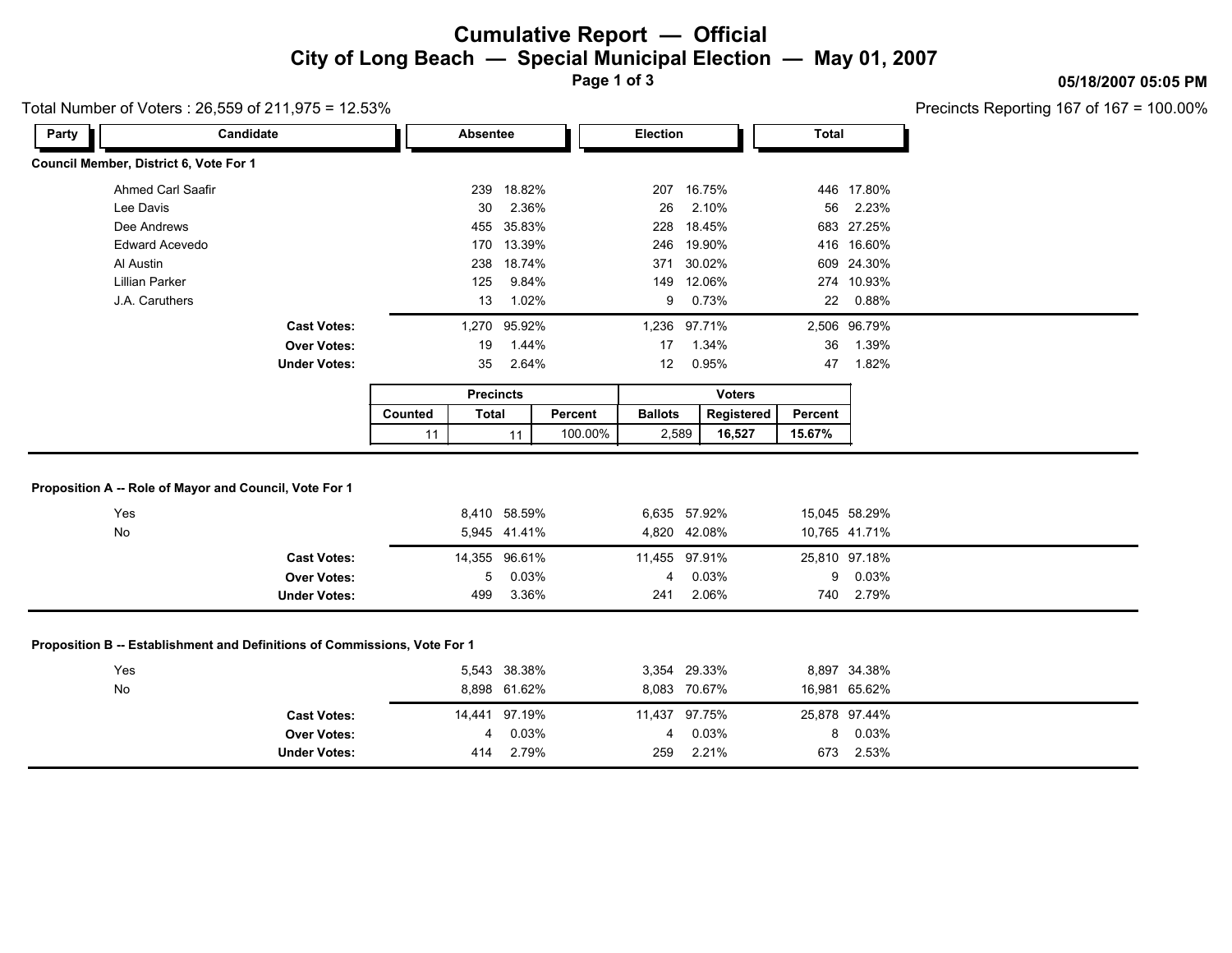## **Cumulative Report — Official City of Long Beach — Special Municipal Election — May 01, 2007**

**Page 2 of 3**

#### **05/18/2007 05:05 PM**

Precincts Reporting 167 of 167 = 100.00%

|                                                    | Total Number of Voters: 26,559 of 211,975 = 12.53%             |                |               |     |                 |             |               | Precincts Reporting 167 of 167 = |  |  |
|----------------------------------------------------|----------------------------------------------------------------|----------------|---------------|-----|-----------------|-------------|---------------|----------------------------------|--|--|
| Party                                              | Candidate                                                      |                |               |     | <b>Election</b> |             | <b>Total</b>  |                                  |  |  |
|                                                    | Proposition C -- Maximum Terms of Office, Vote For 1           |                |               |     |                 |             |               |                                  |  |  |
| Yes                                                |                                                                |                | 4,709 32.56%  |     | 3,432 29.98%    |             | 8,141 31.42%  |                                  |  |  |
| <b>No</b>                                          |                                                                |                | 9,753 67.44%  |     | 8,014 70.02%    |             | 17,767 68.58% |                                  |  |  |
|                                                    | <b>Cast Votes:</b>                                             |                | 14,462 97.33% |     | 11,446 97.83%   |             | 25,908 97.55% |                                  |  |  |
|                                                    | <b>Over Votes:</b>                                             | $\overline{4}$ | 0.03%         | 3   | 0.03%           | $7^{\circ}$ | 0.03%         |                                  |  |  |
|                                                    | <b>Under Votes:</b>                                            | 393            | 2.64%         | 251 | 2.15%           | 644         | 2.42%         |                                  |  |  |
| Proposition D -- Election Requirements, Vote For 1 |                                                                |                |               |     |                 |             |               |                                  |  |  |
| Yes                                                |                                                                |                | 9,218 65.69%  |     | 6,734 60.72%    |             | 15,952 63.49% |                                  |  |  |
| No                                                 |                                                                |                | 4,815 34.31%  |     | 4,357 39.28%    |             | 9,172 36.51%  |                                  |  |  |
|                                                    | <b>Cast Votes:</b>                                             |                | 14,033 94.44% |     | 11,091 94.79%   |             | 25,124 94.60% |                                  |  |  |
|                                                    | <b>Over Votes:</b>                                             | 0              | 0.00%         | 3   | 0.03%           | 3           | 0.01%         |                                  |  |  |
|                                                    | <b>Under Votes:</b>                                            | 826            | 5.56%         | 606 | 5.18%           |             | 1,432 5.39%   |                                  |  |  |
| Proposition E -- Parks in Perpetuity, Vote For 1   |                                                                |                |               |     |                 |             |               |                                  |  |  |
| Yes                                                |                                                                |                | 11,068 77.08% |     | 8,145 72.00%    |             | 19,213 74.84% |                                  |  |  |
| No                                                 |                                                                |                | 3,292 22.92%  |     | 3,167 28.00%    |             | 6,459 25.16%  |                                  |  |  |
|                                                    | <b>Cast Votes:</b>                                             |                | 14,360 96.64% |     | 11,312 96.68%   |             | 25,672 96.66% |                                  |  |  |
|                                                    | <b>Over Votes:</b>                                             | $\overline{2}$ | 0.01%         | 8   | 0.07%           |             | 10 0.04%      |                                  |  |  |
|                                                    | <b>Under Votes:</b>                                            | 497            | 3.34%         | 380 | 3.25%           |             | 877 3.30%     |                                  |  |  |
|                                                    | Proposition F -- Revised Duties of City Prosecutor, Vote For 1 |                |               |     |                 |             |               |                                  |  |  |
| Yes                                                |                                                                |                | 8,356 59.90%  |     | 6,580 59.19%    |             | 14,936 59.59% |                                  |  |  |
| No                                                 |                                                                |                | 5,593 40.10%  |     | 4,537 40.81%    |             | 10,130 40.41% |                                  |  |  |
|                                                    | <b>Cast Votes:</b>                                             |                | 13,949 93.88% |     | 11,117 95.02%   |             | 25,066 94.38% |                                  |  |  |
|                                                    | <b>Over Votes:</b>                                             | 3              | 0.02%         | 6   | 0.05%           | 9           | 0.03%         |                                  |  |  |
|                                                    | <b>Under Votes:</b>                                            | 907            | 6.10%         | 577 | 4.93%           | 1,484       | 5.59%         |                                  |  |  |